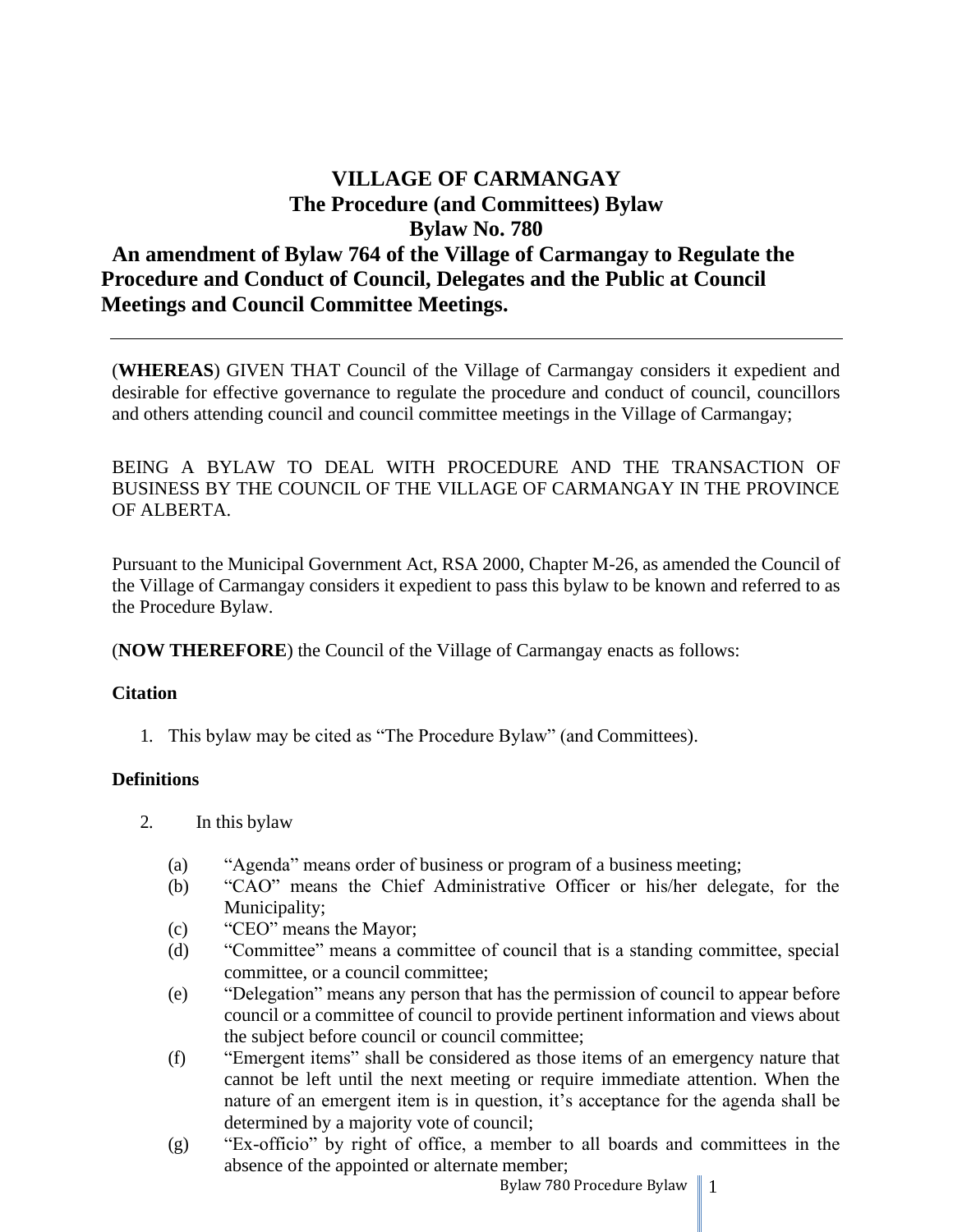- (h) "Lay on the table" means a pending question is set aside temporarily when something more urgent has arisen;
- (i) "Member" means a councillor or person at large appointed by council to a committee of council;
- (j) "Meetings" means meetings of council and council committees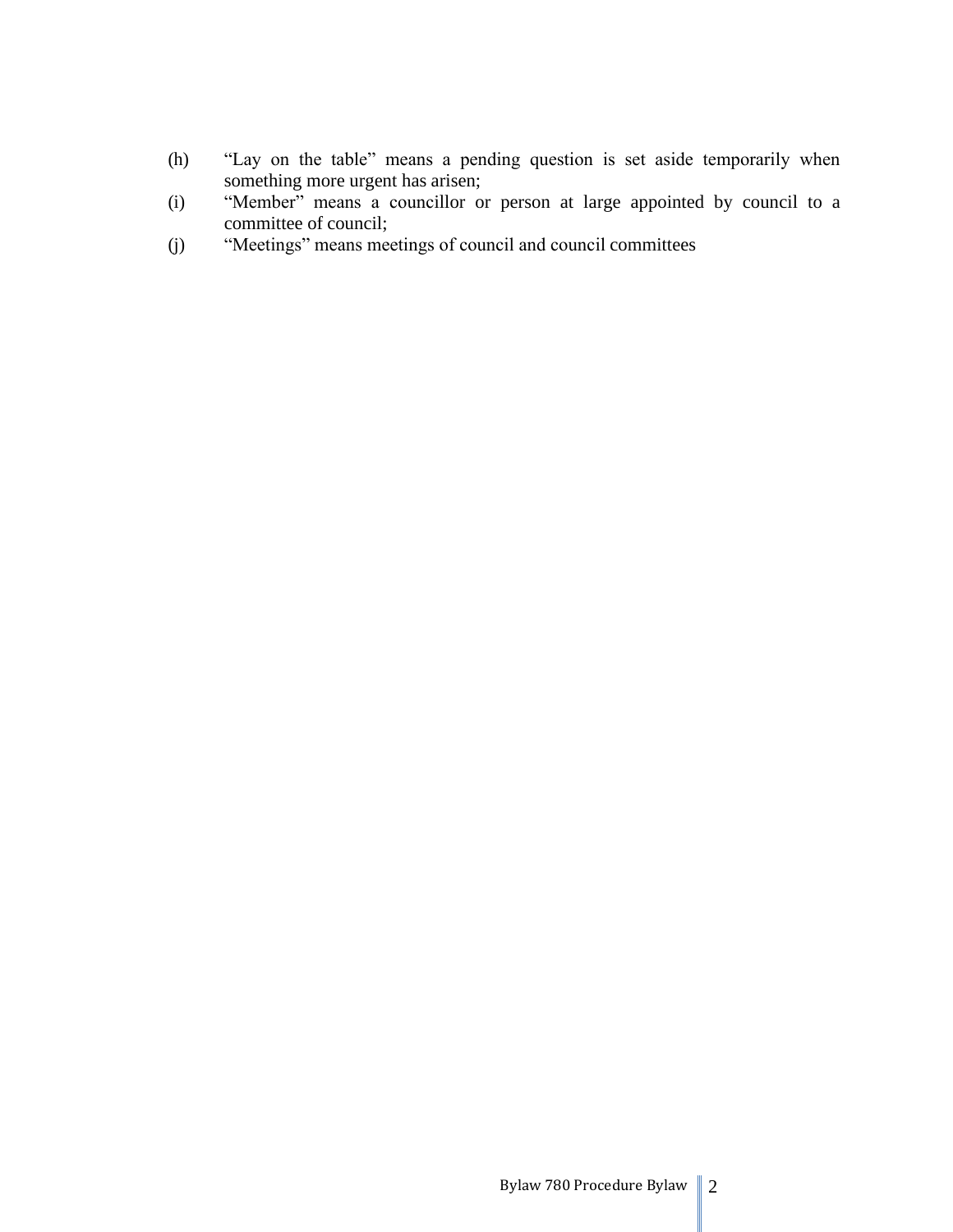"Special resolution" means a resolution passed by a two-thirds majority of all members;

- (k) "Table" means a motion to defer or delay consideration of any matter in order to deal with more pressing matters, which does not set a specific time to resume consideration of the matter (or may mean to table to a time certain);
- (l) "Vote by raising hand" means each member present shall indicate a vote by raising his/her hand when the question is called by the chairman for either "those in favor" or "those opposed";
- (m) "Withdraw a motion" permits a member to remove a question from consideration even after the motion has been restated by the chair.

## **Applicable**

3. This bylaw applies to all members attending meetings of council and committees established by council of the Village of Carmangay.

## **Severability**

4. If any portion of this bylaw is declared invalid by a court of competent jurisdiction, then the invalid portion must be severed and the remainder of the bylaw is deemed valid.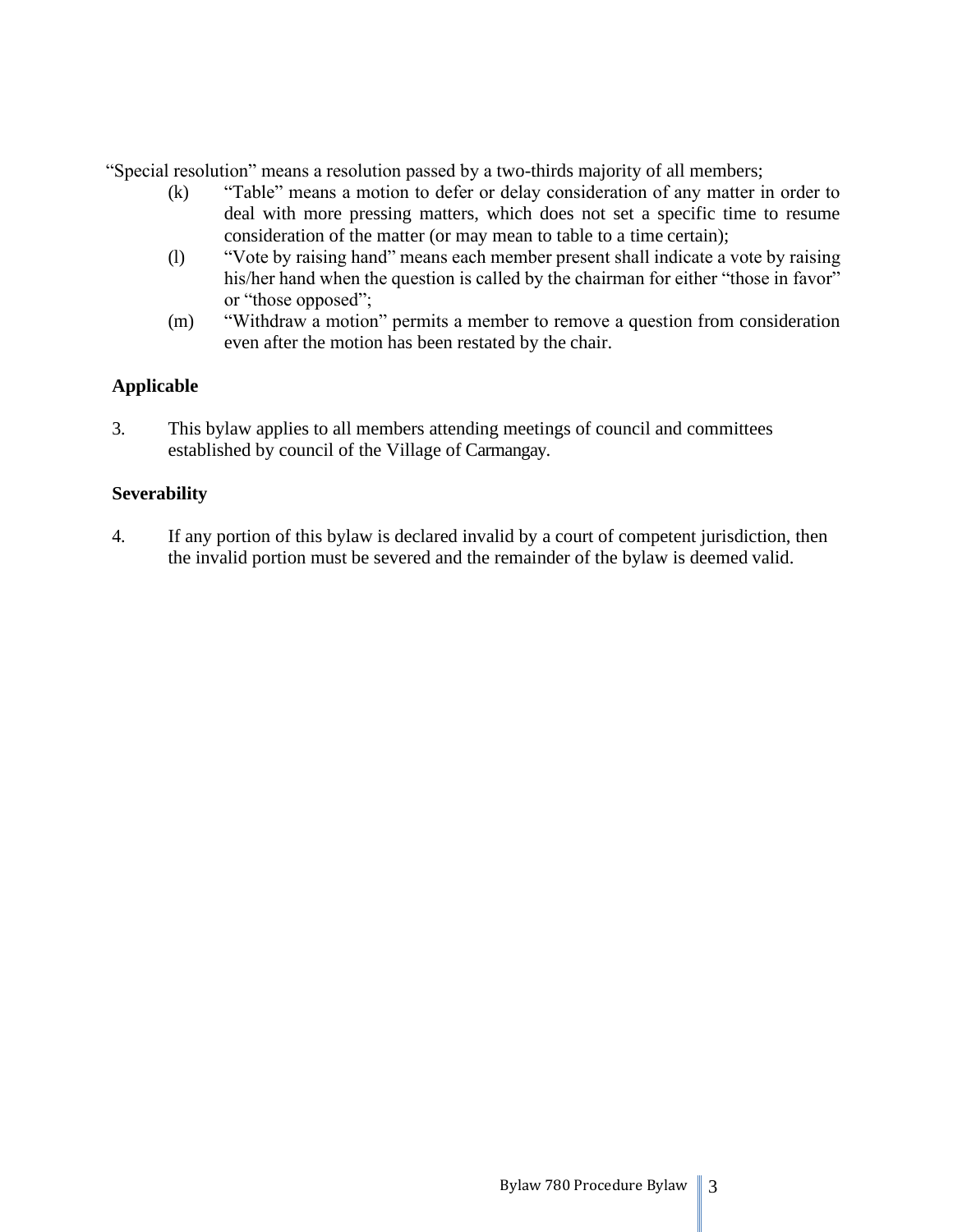#### **Meetings**

- 5. The regular meetings of council shall be established by a resolution of council at a council meeting at which all the councillors are present;
- 6. Special meetings of council shall be established as required by council according to the provisions of the Municipal Government Act and the public shall be given notice.
- 7. The meetings of council committees shall be established by resolution of each committee and the public must be given notice as required by the provisions of the Municipal Government Act.
- 8. Regular meetings of council shall begin at 6:00 p.m on the third Tuesday of every month and are located as designated by the Council.
- 9. If a quorum is not present within fifteen (15) minutes after the time fixed for the meeting, the CAO shall record the names of the members present and the meeting shall stand adjourned until the next meeting.
- 10. Regular meetings shall adjourn by 10:00 p.m., unless council passes a motion to extend the meeting by a two-thirds vote.

#### **Conduct of Meetings**

- 11. Each member or delegate, as the case may be, shall address the chair but shall not speak until recognized by the chair.
- 12. The presiding officer, with the approval by resolution of the members, may authorize a person in the public gallery to address members only on the topic being discussed at that time and within the time limits specified by the presiding officer.
- 13. A resolution does not require a seconder.
- 14. A resolution may be withdrawn at any time before voting subject to no objection from any member, as the case may be.
- 15. The following resolutions are not debatable by members:
	- a) adjournment
	- b) to take a recess
	- c) question of privilege
	- d) point of order
	- e) to limit debate on a matter before members
	- f) postpone/table the matter to a certain time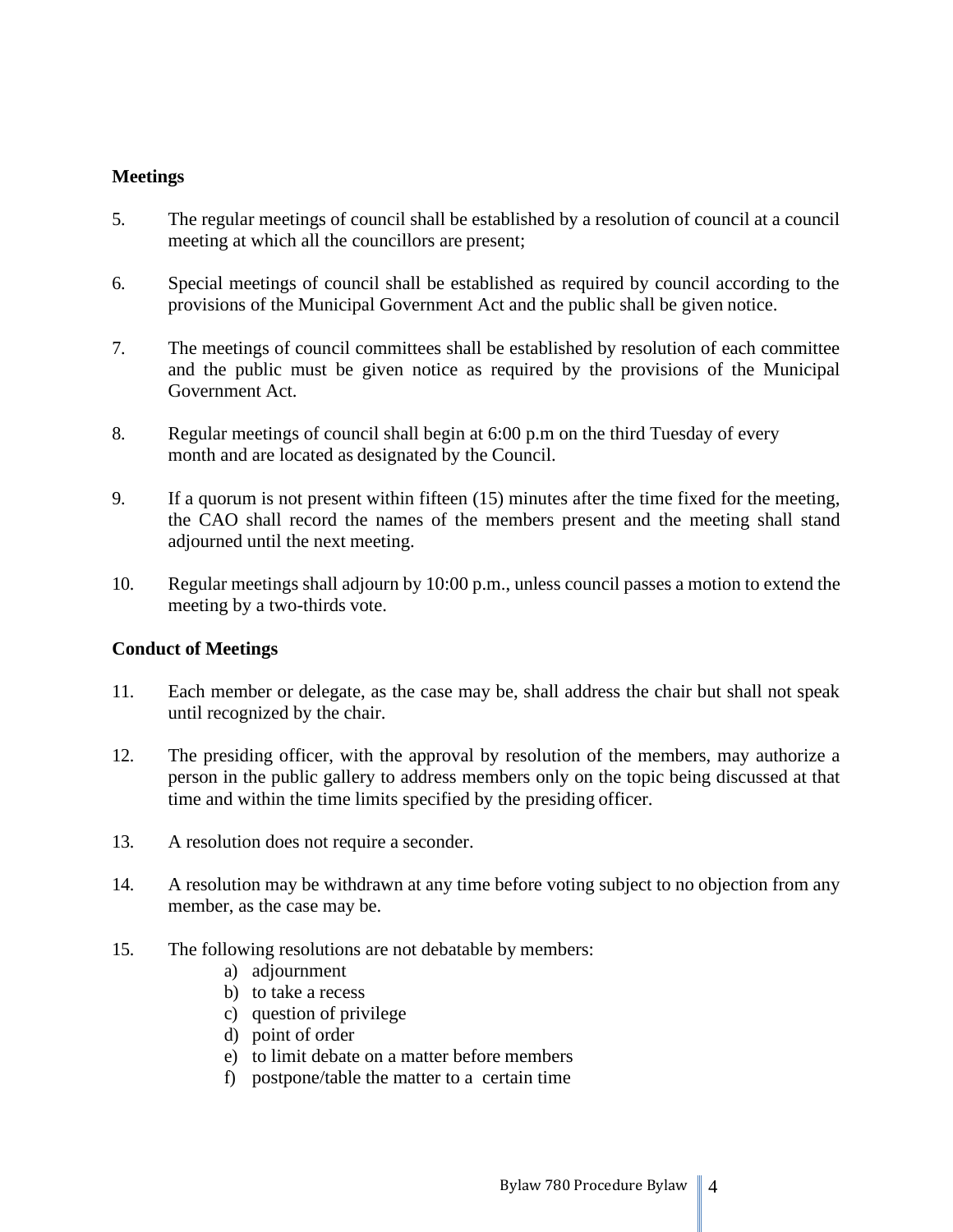- 16. Where a question under consideration contains distinct propositions, the vote upon each proposition shall be taken separately when any member so requests or when the presiding chair so directs.
- 17. Whenever the presiding officer is of the opinion that a motion is contrary to the rules and privileges of council, he shall inform the member thereof immediately, before putting the question, and shall cite his reasons applicable to the case without argument or comment.
- 18. In all cases not provided for in the proceedings of the council, a two-thirds majority of council shall determine to uphold the ruling of the presiding officer or not as the case may be.

### **Delegations**

- 21. A person or a representative of any delegation or group of persons who wish to bring any matter to the attention of council, or who wish to have any matter considered by council shall address a letter or other written communication to the CAO and Council outlining the subject to be discussed. The letter shall be signed by the correct name of the writer; the address of the writer, and delivered or mailed to the CAO. The letter must arrive by at least at 1:00 p.m. on a business day at least five (5) days immediately preceding the meeting at which it is to be presented. If the person wishes to appear before council on the matter it shall be stated in the letter.
- 22. Delegates shall be granted a maximum of ten (10) minutes to present the matter outlined in the letter. The chairman may, with consent of the majority of the members present, extend the time.
- 23 Decisions on delegation issues will not be made at the same meeting but rather at the next Regular council meeting.

## **Disturbance or Inappropriate Behavior by the Public**

24 Behavior of the public, during the proceedings of Council shall be as follows:

a) No person, other than the Chief Administrative Officer or his/her designate or other party identified shall record the proceedings of Council by way of either an audio or video recording.

b) Electronic and cellular devices shall be set on silent and no person shall talk on a cellular phone while in attendance at a Council meeting.

c) Shall not address Council without permission of the Chair.

d) Shall maintain order and quiet.

e) Shall not applaud or otherwise interrupt any speech or action of the Members or any other person addressing Council.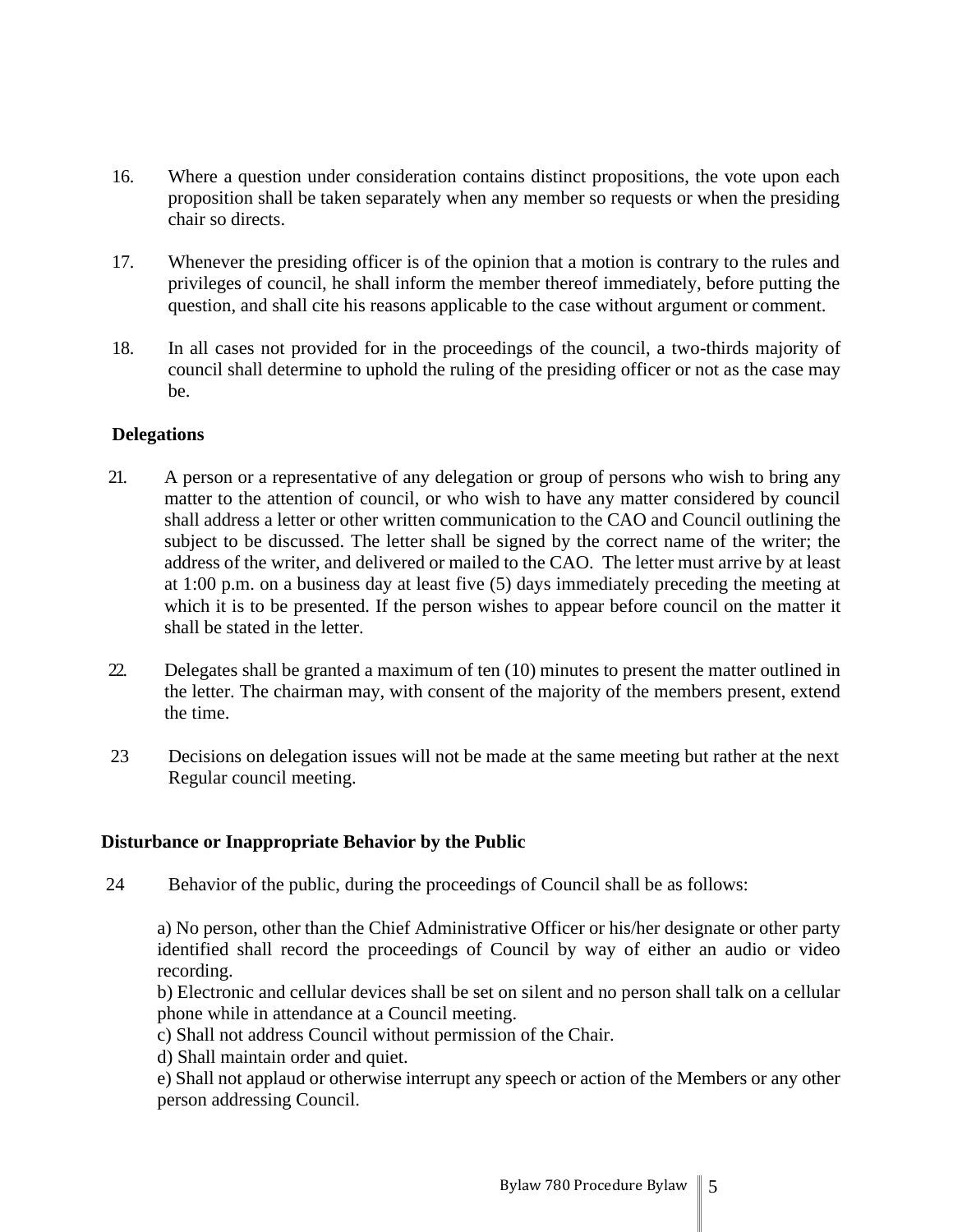f) When granted permission to address Council shall not use offensive words or speak disrespectfully of Council, any Member or Administration.

g) The Chair may, at any meeting, expel and exclude any person who creates any disturbance or acts improperly. A person who refused to leave is guilty of an offense and the Chair may order a Peace Officer to remove the person and charge them under this Bylaw.

#### **Order of Business**

The order of business at a meeting is the order of the items on the agenda except:

- a) When the same subject matter appears in more than one place on the agenda and council decides, by motion, to deal with all items related to the matter at the same time,
- b) Council decides not to deal with an item on the agenda and no motion is made about it.

#### **Agenda and Order of Business**

- 25 Prior to each meeting, the CAO shall prepare a statement of the order of business to be known as the "Agenda" of all matters to be brought before council. To enable the CAO to do so, all documents and notice of delegations intended to be submitted to the council shall be received by the CAO not later than 1:00 p.m. on a business day at least five (5) days before the meeting and all agenda items, supporting documents and information from Councillors shall be received by the CAO not later than 1:00 p.m. on the preceding Thursday at least five (5) days before the meeting.
- 26 The CAO shall place at the disposal of each member, a copy of the agenda and all supporting materials not later than 2:30 pm on the Friday preceding the regular council meeting.
- 27 Where the deadlines in section 23 are not met, the agenda and support materials shall be deemed to be acceptable when the agenda is adopted at the meeting with unanimous council approval.